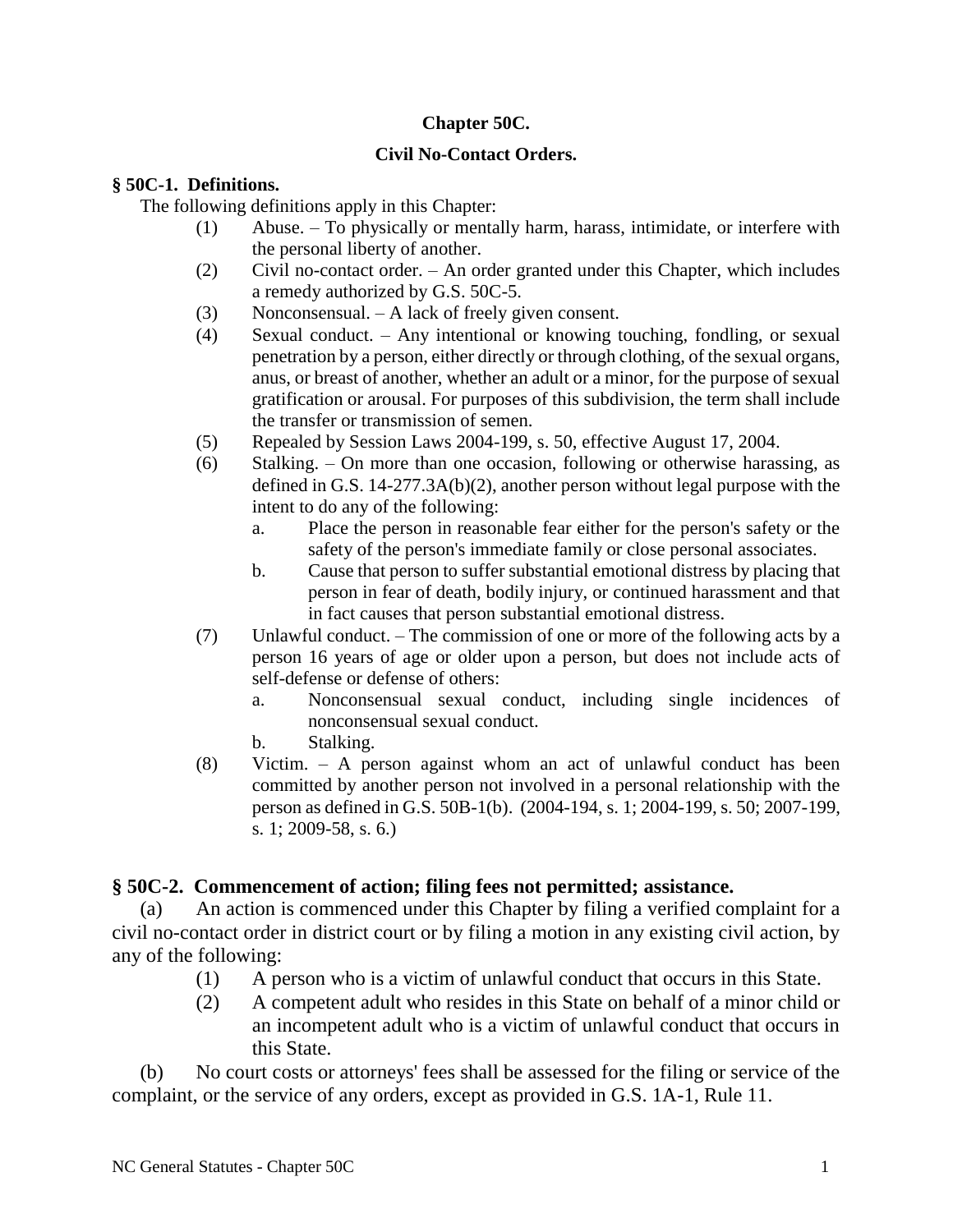(c) An action commenced under this Chapter may be filed in any county permitted under G.S. 1-82 or where the unlawful conduct took place.

(d) If the victim states that disclosure of the victim's address would place the victim or any member of the victim's family or household at risk for further unlawful conduct, the victim's address may be omitted from all documents filed with the court. If the victim has not disclosed an address under this subsection, the victim shall designate an alternative address to receive notice of any motions or pleadings from the opposing party.

All documents filed, issued, registered, or served in an action under this Chapter relating to an ex parte, emergency, or permanent civil no-contact order may be filed electronically. (2004-194, s. 1; 2013-390, s. 2; 2015-62, s. 3(c).)

### **§ 50C-3. Process for action for no-contact order.**

(a) Any action for a civil no-contact order requires that a summons be issued and served. The summons issued pursuant to this Chapter shall require the respondent to answer within 10 days of the date of service. Attachments to the summons shall include the complaint for the civil no-contact order, and any temporary civil no-contact order that has been issued and the notice of hearing on the temporary civil no-contact order.

(b) Service of the summons and attachments shall be by the sheriff by personal delivery in accordance with Rule 4 of the Rules of Civil Procedure, and if the respondent cannot with due diligence be served by the sheriff by personal delivery, the respondent may be served by publication by the complainant in accordance with Rule 4(j1) of the Rules of Civil Procedure.

(c) The court may enter a civil no-contact order by default for the remedy sought in the complaint if the respondent has been served in accordance with this section and fails to answer as directed, or fails to appear on any subsequent appearance or hearing date agreed to by the parties or set by the court. (2004-194, s. 1; 2009-342, s. 3.)

## **§ 50C-4. Hearsay exception.**

In proceedings for an order or prosecutions for violation of an order under this Chapter, the prior sexual activity or the reputation of the victim is inadmissible except when it would be admissible in a criminal prosecution under G.S. 8C, Rule 412. (2004-194, s. 1.)

## **§ 50C-5. Civil no-contact order; remedy.**

(a) Upon a finding that the victim has suffered unlawful conduct committed by the respondent, the court may issue temporary or permanent civil no-contact orders as authorized in this Chapter. In determining whether or not to issue a civil no-contact order, the court shall not require physical injury to the victim.

(b) The court may grant one or more of the following forms of relief in its orders under this Chapter:

- (1) Order the respondent not to visit, assault, molest, or otherwise interfere with the victim.
- (2) Order the respondent to cease stalking the victim, including at the victim's workplace.
- (3) Order the respondent to cease harassment of the victim.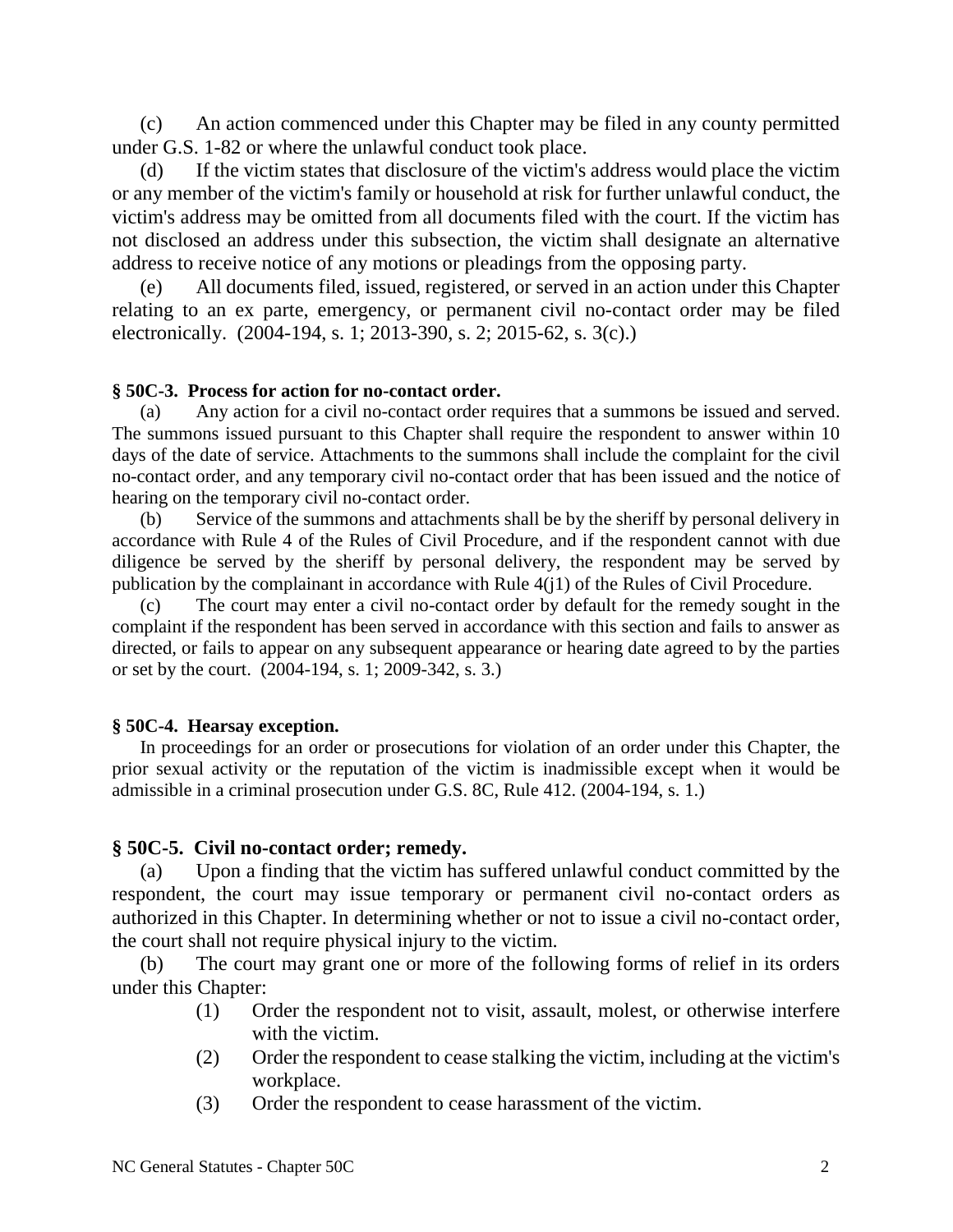- (4) Order the respondent not to abuse or injure the victim.
- (5) Order the respondent not to contact the victim by telephone, written communication, or electronic means.
- (6) Order the respondent to refrain from entering or remaining present at the victim's residence, school, place of employment, or other specified places at times when the victim is present.
- (7) Order other relief deemed necessary and appropriate by the court, including assessing attorneys' fees to either party.

(c) A civil no-contact order shall include the following notice, printed in conspicuous type: "A knowing violation of a civil no-contact order shall be punishable as contempt of court which may result in a fine or imprisonment." (2004-194, s. 1; 2013-390, s. 5.)

# **§ 50C-6. Temporary civil no-contact order; court holidays and evenings.**

(a) A temporary civil no-contact order may be granted ex parte, without evidence of service of process or notice, only if both of the following are shown:

- (1) It clearly appears from specific facts shown by a verified complaint or affidavit that immediate injury, loss, or damage will result to the victim before the respondent can be heard in opposition.
- (2) Either one of the following:
	- a. The complainant certifies to the court in writing the efforts, if any, that have been made to give the notice and the reasons supporting the claim that notice should not be required.
	- b. The complainant certified to the court that there is good cause to grant the remedy because the harm that the remedy is intended to prevent would likely occur if the respondent were given any prior notice of the complainant's efforts to obtain judicial relief.
- (b) Every temporary civil no-contact order granted without notice shall:
	- (1) Be endorsed with the date and hour of issuance.
	- (2) Be filed immediately in the clerk's office and entered of record.
	- (3) Define the injury, state why it is irreparable and why the order was granted without notice.
	- (4) Expire by its terms within such time after entry, not to exceed 10 days.
	- (5) Give notice of the date of hearing on the temporary order as provided in G.S. 50C-8(a).

(c) If the respondent appears in court for a hearing on a temporary order, the respondent may elect to file a general appearance and testify. Any resulting order may be a temporary order, governed by this section. Notwithstanding the requirements of this section, if all requirements of G.S. 50C-7 have been met, the court may issue a permanent order.

(d) When the court is not in session, the complainant may file for a temporary order before any judge or magistrate designated to grant relief under this Chapter. If the judge or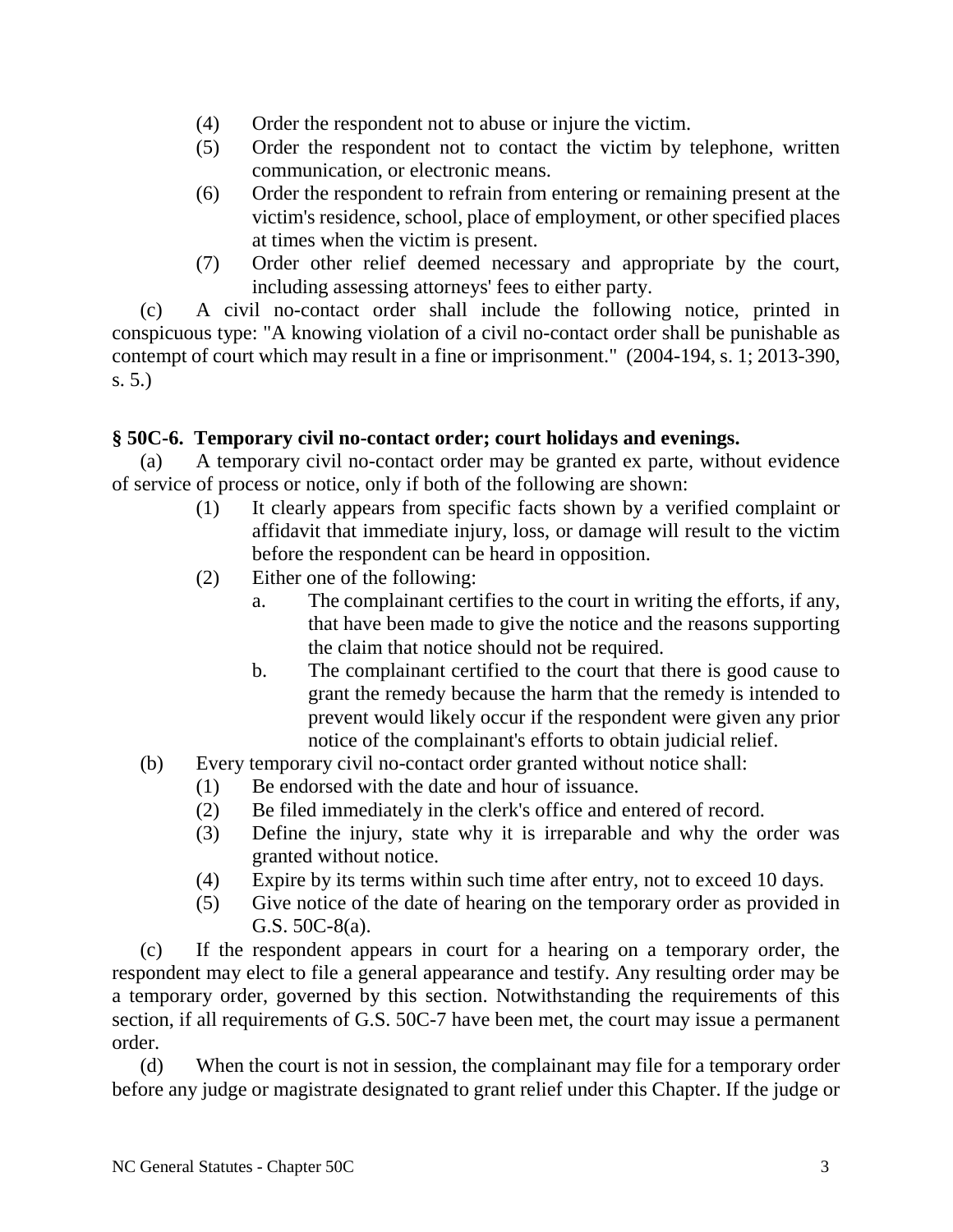magistrate finds that there is an immediate and present danger of harm to the victim and that the requirements of subsection (a) of this section have been met, the judge or magistrate may issue a temporary civil no-contact order. The chief district court judge may designate for each county at least one judge or magistrate to be reasonably available to issue temporary civil no-contact orders when the court is not in session.

(e) Repealed by Session Laws 2021-47, s. 10(j), effective June 18, 2021, and applicable to proceedings occurring on or after that date. (2004-194, s. 1; 2015-62, s. 3(d);  $2021 - 47$ , s.  $10(i)$ .

## **§ 50C-7. Permanent civil no-contact order.**

Upon a finding that the victim has suffered an act of unlawful conduct committed by the respondent, a permanent civil no-contact order may issue if the court additionally finds that process was properly served on the respondent, the respondent has answered the complaint and notice of hearing was given, or the respondent is in default. No permanent civil no-contact order shall be issued without notice to the respondent. (2004-194, s. 1; 2013-390, s. 3; 2015-62, s. 3(e); 2021-47, s. 10(k).)

## **§ 50C-8. Duration; extension of orders.**

(a) A temporary civil no-contact order shall be effective for not more than 10 days as the court fixes, unless within the time so fixed the temporary civil no-contact order, for good cause shown, is extended for a like period or a longer period if the respondent consents. The reasons for the extension shall be stated in the temporary order. If a temporary ex parte civil no-contact order:

- (1) Is granted without notice and a motion for a permanent civil no-contact order is made, it shall be set down for hearing within 10 days from the date of the motion.
- (2) Is denied, the trial on the plaintiff's motion for a civil no-contact order shall be set for hearing within 30 days from the date of the denial.

When the motion for a permanent civil no-contact order comes on for hearing, the complainant may proceed with a motion for a permanent civil no-contact order, and, if the complainant fails to do so, the judge shall dissolve the temporary civil no-contact order. On two days' notice to the complainant or on such shorter notice to that party as the judge may prescribe, the respondent may appear and move its dissolution or modification. In that event the judge shall proceed to hear and determine such motion as expeditiously as the ends of justice require.

(b) A permanent civil no-contact order shall be effective for a fixed period of time not to exceed one year.

(c) Any order may be extended one or more times, as required, provided that the requirements of G.S. 50C-6 or G.S. 50C-7, as appropriate, are satisfied. The court may renew an order, including an order that previously has been renewed, upon a motion by the complainant filed before the expiration of the current order. The court may renew the order for good cause. The commission of an act of unlawful conduct by the respondent after entry